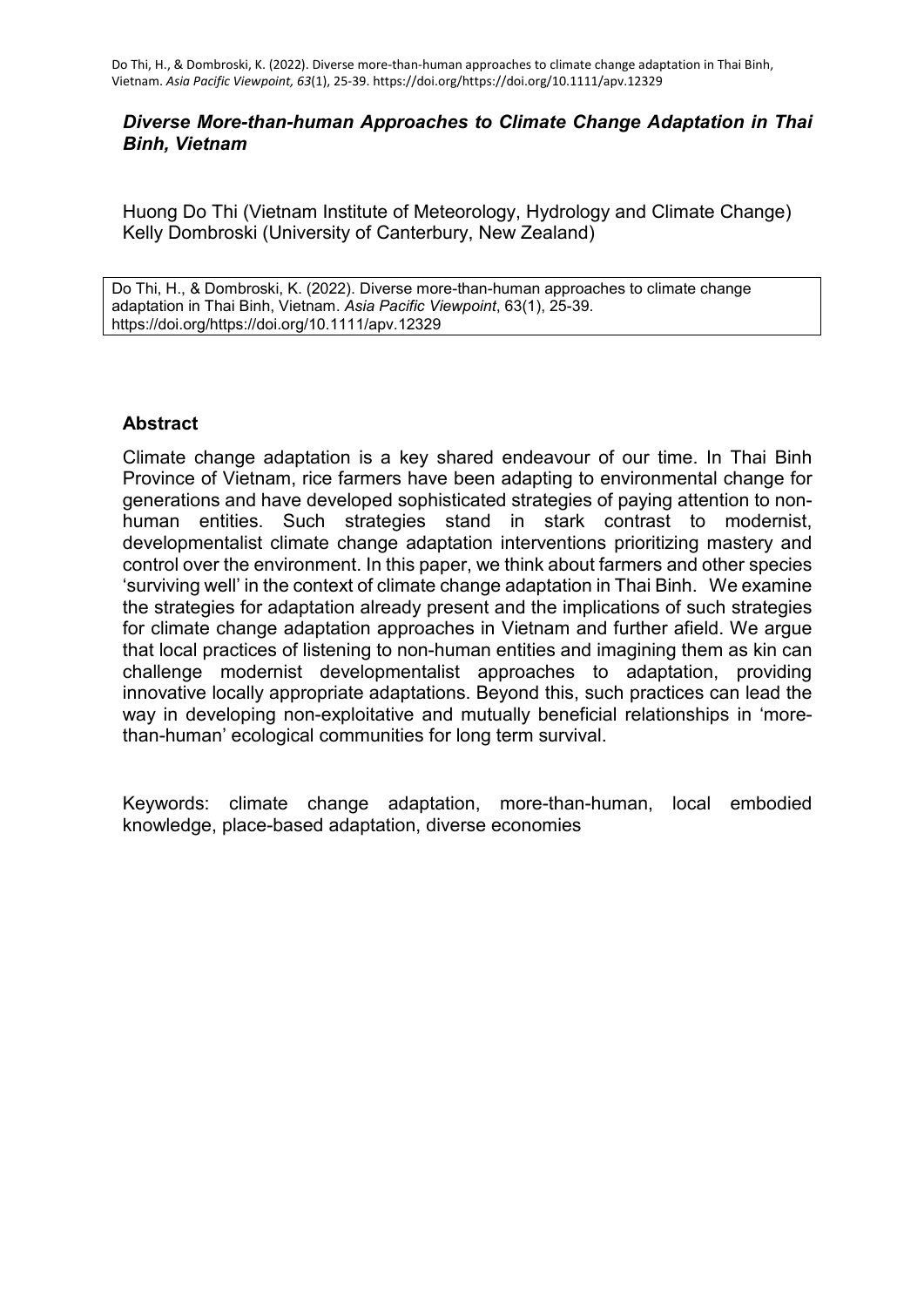### **Introduction**

Climate change adaptation has been a somewhat disappointing endeavour. As young women beginning to learn about climate change in our university degrees in the early 2000s, we imagined that climate change would force humanity to rethink our problematic exploitative relationship with the environment. Like Pelling, we felt that climate change adaptation should be 'an opportunity for social reform, for the questioning of values that drive inequality in development and our unsustainable relationship with the environment' (2011:1). We thought that local ecological knowledges and place-based livelihood strategies could and should be at the centre of such adaptation. Instead, what we have seen is that climate change adaptation has involved the application of the same problematic ways of thinking about 'natural resources', governance, and the economy that got the world into this mess in the first place (see also Cameron 2012). In this paper, we engage with 'more-than-human' diverse economies thinking to interpret climate change adaptation interventions in Vietnam, where local ecological knowledges show us viable place-based adaptation strategies. We review diverse economies approaches to climate change adaptation that go beyond the modernist developmentalist approaches that have thus far dominated adaptation interventions.

In places all over the world, climate change adaptation has become something of a repackaged version of modernist development thinking, using the same vulnerability assessments, log frames, the same funding streams, the same poorlyadapted indicators, and the same kinds of concrete-based infrastructure that development critics have been problematizing for decades. Climate change adaptation approaches often begin by 'rendering climatic change a field of technical intervention, and by excluding from its frame of reference the broader colonial and political–economic context' (Cameron 2012, 11). Many places in the Majority World face climate change adaptation interventions designed by powerful donor organizations, perpetuating colonial dynamics (Bordner, Ferguson and Ortolano 2020, Cameron 2012). Like modernist development thinking and colonialism, much climate change adaptation has been built on cultural assumptions that humans need to control the environment and *can* control the environment (Plumwood 2002), where adaptation has become primarily about adapting infrastructure to increased frequency and intensity of disaster events (O'Brien 2011). In short, climate change adaptation seems to have been primarily about continuing business as usual, where business as usual is serving the grandiose visions of global institutions deeply implicated in capitalist , neo-liberal and neo-colonial modes of economic decision-making (Hickel 2020), and where climate change is just another risk to manage in a portfolio of investments.

In this paper, we put aside our disappointment and look back on that naïveté for inspiration. What if there *were* a different model for climate change adaptation? What if climate change adaptation *could* be the opportunity for humans to rethink their problematic assumptions about the environment? And indeed, what if such adaptations are already happening out there in the world and we merely had to look around with new eyes to find climate change adaptation initiatives that perform different relationships with non-human entities and systems? These questions frame our exploration of climate change adaptation interventions in Thai Binh Province of Vietnam. We draw on approaches to climate change adaptation that see adaptation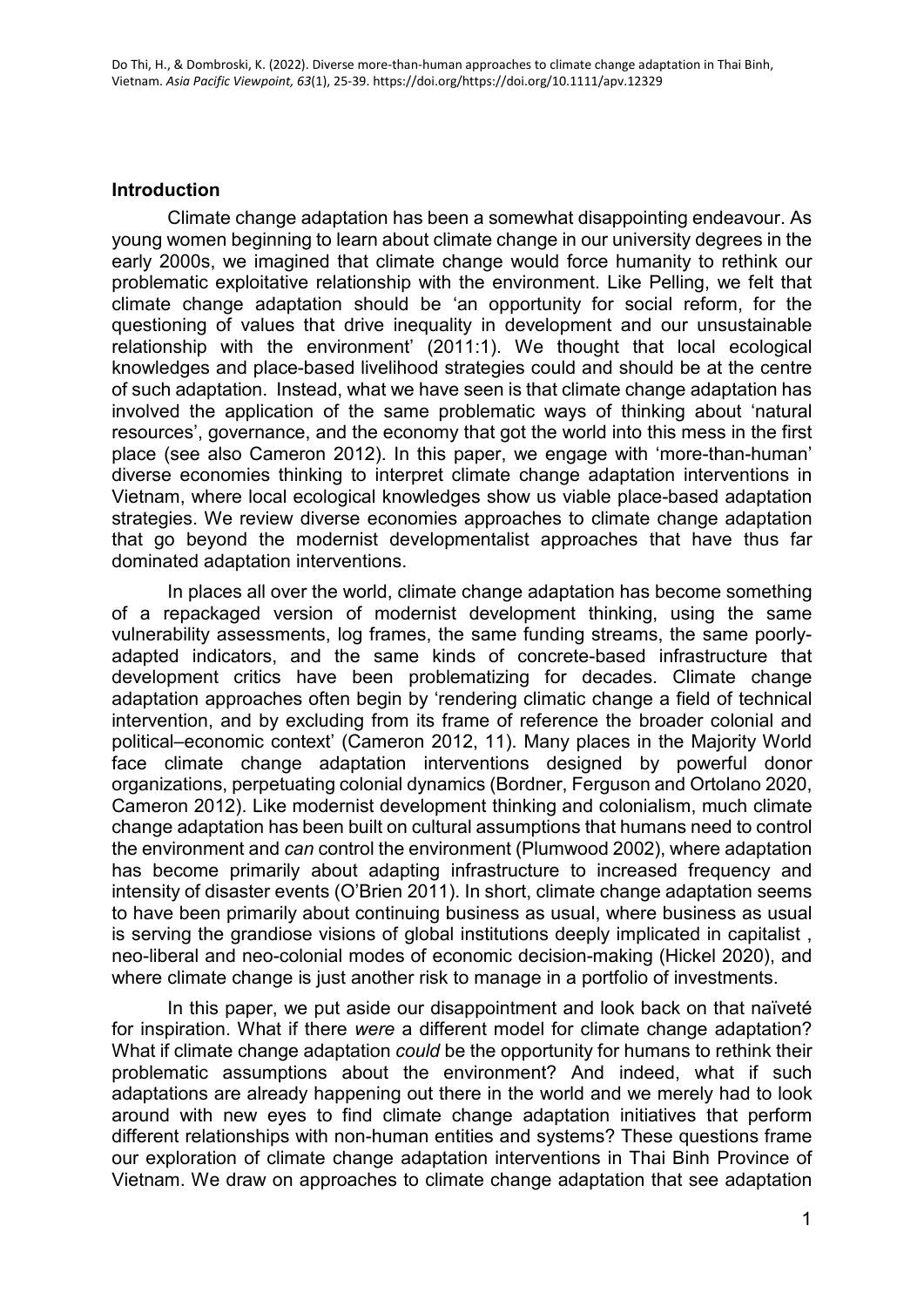as 'less about "fixing" the environment as re-imagining it' (Robin 2018, 2), but we add the important corrective that some people and places are already well ahead of such 're-imaginings'. Diverse traditional ecological knowledge-holders such as those we find in rural Vietnam *already* have a range of skills used to maintain relationships with non-human entities in wider ecological communities. It is, perhaps, the climate change adaptation literature and technocratic planning regimes that need to participate in such environmental re-imaginings.

Such re-imaginings were the goal and result of fieldwork in rural Thai Binh province in Vietnam (see Figure 1), carried out for 6 months in 2016 and 2017 by first author Huong Th[i](#page-16-0) Do.<sup>i</sup> The research investigated the outcomes of both formal and informal climate change adaptation interventions related to water in two different farming communities, with particular attention to the effects of climate change adaptation interventions (CCAIs) on livelihoods. I (Huong) deployed both conventional social research methods including transect walks, focus group meetings, individual semi-structured interviews, and also forms of embodied ethnography (McKinnon and Dombroski 2019, Dombroski 2011), spending my time living in and experiencing the site through participating in work and staying with local families. We then consolidated and analysed data based on my embodied experiences and those gathered from my research participants. In this paper we focus mainly on the embodied knowledges gleaned, particularly from the locally-led adaptations (rather than the central and regional government adaptations). We draw on several years of conversations and our shared reading, thinking and writing on the role of human and non-human partnerships in livelihoods and climate change adaptation (Do 2019, Dombroski and Do 2019).

In what follows, we examine the kinds of relational processes that inform human livelihood adaptation to non-human entities and place. We examine local farmers' accumulated local embodied knowledges and the use they put them to in making sense of changes and adapting their livelihood practices accordingly. We argue that the CCAIs thus produced are entanglements of exchange and negotiation between local farmers and soil, water, pest, fish, rice plant, sediment, belief, customs, and more. We ask how wider communities of humans and non-humans might seek a form of 'surviving well' even in the face of intensive climate change induced ecological disruption. We begin to imagine a future where climate change adaptation *is* an opportunity for humans to listen better to more than just humans, to pay attention to the 'more-than-human'<sup>[ii](#page-16-1)</sup>, and to even push back against modernist developmentalist interventions.

### **Surviving well: More-than-human diverse economies**

What does it mean for humans and non-human entities and ecologies to survive well in times of rapid climate disruption? Like Gibson-Graham, Cameron and Healy (2013), we understand the concept of 'surviving well' to be about the ways in which livelihood decisions are made in order to secure material, occupational, social, community and physical wellbeing for communities, households and individuals. Surviving well, however, is not just about the wellbeing of humans but is also about the wellbeing of the wider ecological communities in which humans are embedded (Yates 2021). Surviving well in climate disruption requires us to recognise that the wellbeing of the planet itself is under duress. Our start point is that some ways of doing economy are more responsible for the decline in planetary wellbeing, and surviving well for *all*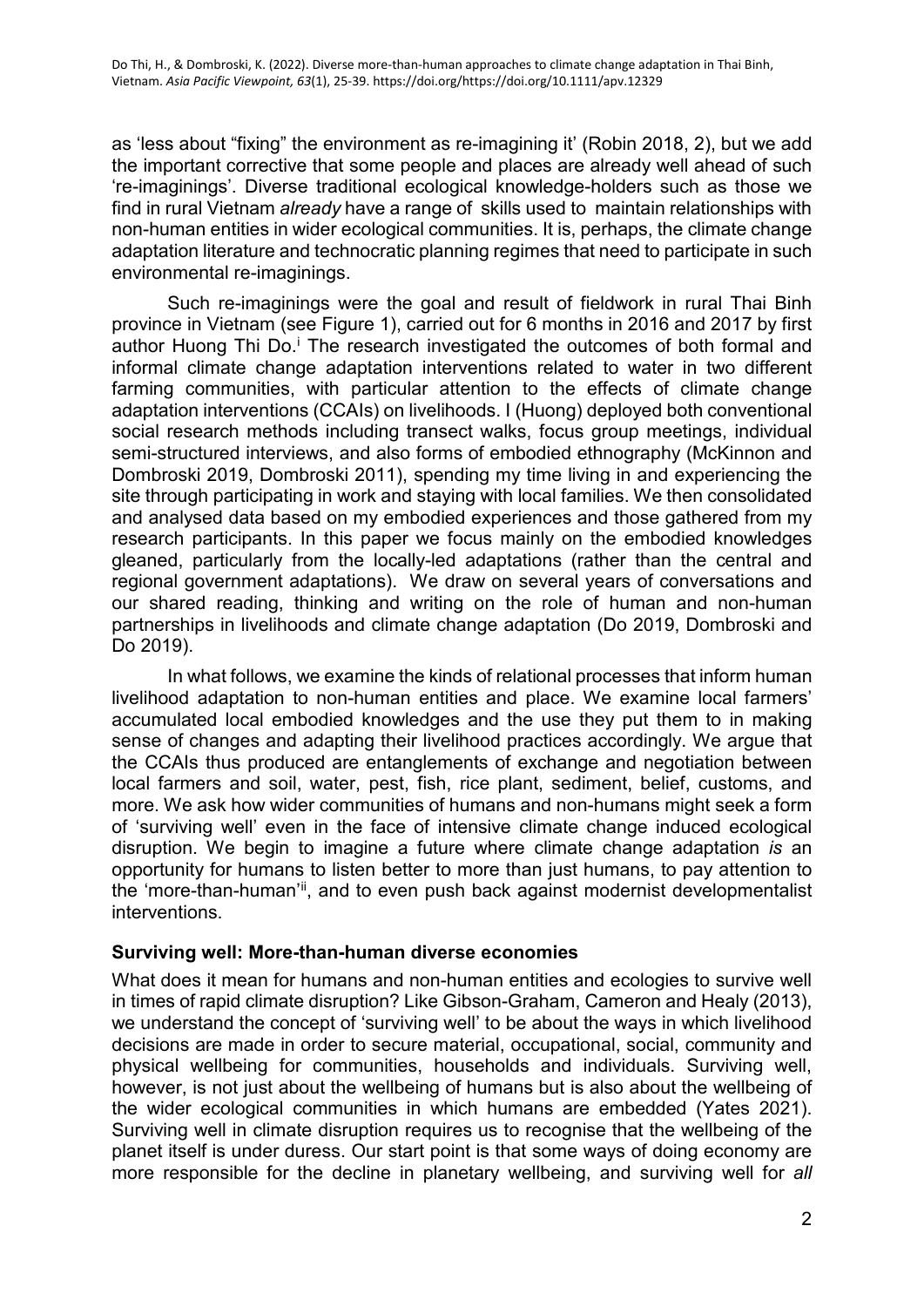requires a rethinking of the modernist, separatist tendencies that have been cultivated under economic systems that treat the planet as a resource to be exploited for unending economic growth. If climate change is an opportunity for humans to learn and adapt to forms of livelihood that are less destructive, we must expand our understanding of surviving well to include our more-than-human kin. For too long, modernisation approaches to economy have pitted humans against nature, as if we were not already intricately entangled in an ecological and economic web of interdependency.

Such ecological and economic wellbeing interdependencies are not new to people who work the land for their livelihoods. It should also be relatively clear to those designing climate change adaptation interventions. Climate change adaptation interventions are activities carried out to reduce vulnerability to climate change (Ireland and McKinnon 2013), but are inherently theoretical and political. This is because they rely on a theory of change and theory of vulnerability. *How* the activities reduce vulnerability to climate change requires activity designers to have some idea of what causes vulnerability in climate disrupted times and what might reduce it. Understandings of vulnerability are embedded in theoretical and political narratives: in our work examining government-led CCAIs in Vietnam, for example, climate change vulnerability is understood to be related to a lack of modernization in the farming methods of Vietnamese rice farmers. The CCAI is therefore designed to introduce and enable modern farming methods in more regions of the country, in much the same way that we might see Green Revolution technocratic extensions applied under what was previously understood as 'development' (Do 2019). In that case CCAIs are based on a modernization theory of change and vulnerability.

What would CCAIs look like if based on a different understanding of what causes vulnerability and how to reduce it in light of climate change? To get a sense of this, we reviewed climate change adaptation examples in the body of work known as diverse economies. For diverse economies thinkers, activists and theorists, cultivating diversity in economies reduces vulnerability to shocks in much the same way biodiversity does in an ecological system (Gibson-Graham et al. 2013). As Gibson-Graham and Dombroski note,

empowering and supporting these differences can promote ethical and solidaristic modes of interdependence and help mitigate some of the key challenges of our time (such as environmental destruction and increasing inequality) (2020, 1).

Gibson-Graham et al. (2013) imagine the economy as a garden to be cultivated, rather than a machine to be manipulated. An economy as a community garden involves beginning with what is already present and adapting to the environment. Vulnerability is reduced by paying attention, increasing diversity and nurturing emergences rather than pulling levers and manipulating inputs and outputs. For diverse economies scholars then, a simplistic modernization account of vulnerability and change is rejected, and thus any climate change adaption interventions will be built on quite different understandings of how vulnerability is reduced in the face of climate disruption.

We have picked out four key contributions to climate change adaption from diverse economies scholars which carefully examine how humans and non-humans might survive well together in times of changing climate. Firstly, Ireland and McKinnon make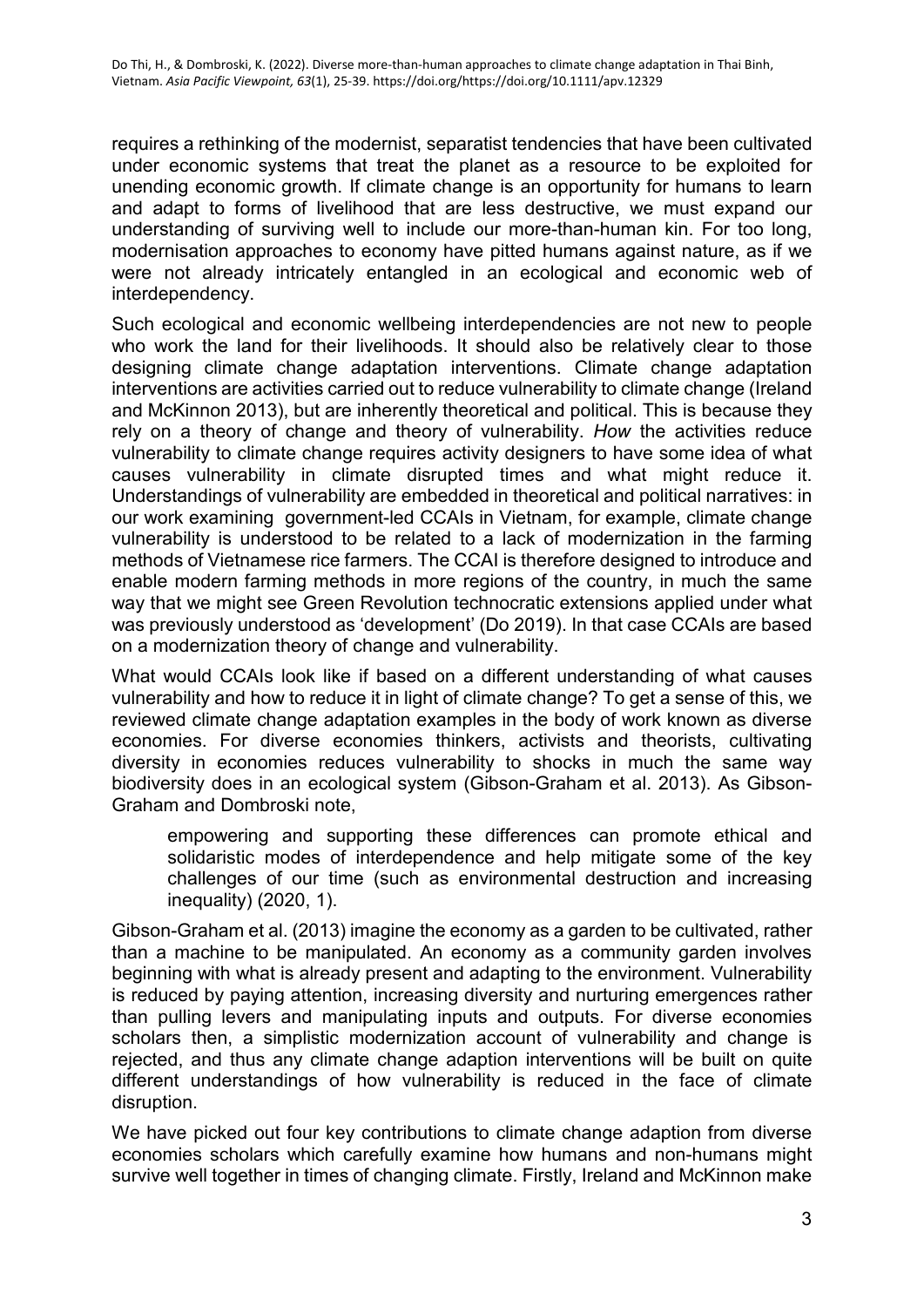the point that climate change adaptations (understood as activities carried out to reduce vulnerability to climate change) are always embedded in political agendas and we must somehow *learn to work with the political* in our climate change adaptation scholarship (Ireland and McKinnon 2013). Secondly, for Lopes et al. (2018), climate change adaptation is absolutely not about hard infrastructure or modernist developmentalism, but about *inventorying and building on a diverse range of strategies* already there. They describe a variety of strategies used by marginalised groups to cope with heat in urban Australia, many of which do not rely on airconditioning infrastructure. Hill, Cameron and others have worked with post-humanist framings to think about how people are *learning to be bodily affected* by climate difference, particularly in gardening (Cameron, Gibson and Hill 2012, Hill 2015, Cameron, Manhood and Pomfrett 2011). Finally, Gibson-Graham, Cameron and Healy (2016) outline a *hopeful approach to collective action*, tracing intergenerational changes made in climate emissions through a series of related social developments in Australia and globally that seek to 'common' the atmosphere. These four key principles guide our own thinking on CCAIs in Vietnam: 1) start with the fact that politics are everywhere, 2) begin by inventorying current strategies, 3) pay attention to bodily learning and 4) cultivate a hopeful approach to collective action. We use these four key principles to structure the remainder of the paper, applying them to the context of Thai Binh and our sustained attention to the work of the more-than-human in climate change adaptation

## **Politics are everywhere: Understanding CCAIs in Vietnam**

In Vietnam, climate change response is considered as an opportunity to "increase competitiveness and strengthen national power … and to enhance the management role of the State (Prime Minister of Vietnam 2011, 4). Climate change adaptation is mainstreamed into development programmes, or, development programmes have been adapted and framed as CCAIs as outlined above. Some might put it bluntly: climate change adaptation in Vietnam is not only based on some kind of neutral scientific evidence, but, like many places, primarily on national political concerns (Lindegaard 2018). We examine such responses in the province of Thai Binh.

Thai Binh province is a rural and coastal area considered the 'hometown of rice farming' (*Quê Lúa*) in the north of Vietnam (see Figure 1). Rice farming is the most important livelihood activity for locals, making up approximately 60% of the agricultural GDP for the province (DARD 2011b). Because of the geographical characteristics of Thai Binh, climate change has serious impacts on both rice production and the domestic lives of locals, especially water-related issues such as salt intrusion, flood and water scarcity. While natural flooding cycles and water levels have traditionally been important for rice cultivation, if sea levels rise up to the predicted one metre, the low terrain in Thai Binh would be drastically affected. It would inundate land by more than 30% (DONRE 2012). Up to 50% of the province could be under water if dykes were to break during flood season in the rivers, as the water levels are usually three to five metres higher than the land elevation (DARD 2011a). The uneven topography has also limited drainage capacity during the flood peak time. In the Red River, saltwater currently penetrates more than 15km above the provincial average. Saltwater intrusion is likely to become more serious in the future due to the combination of decreasing dry-season flows, rising sea levels and increasing water demand. Along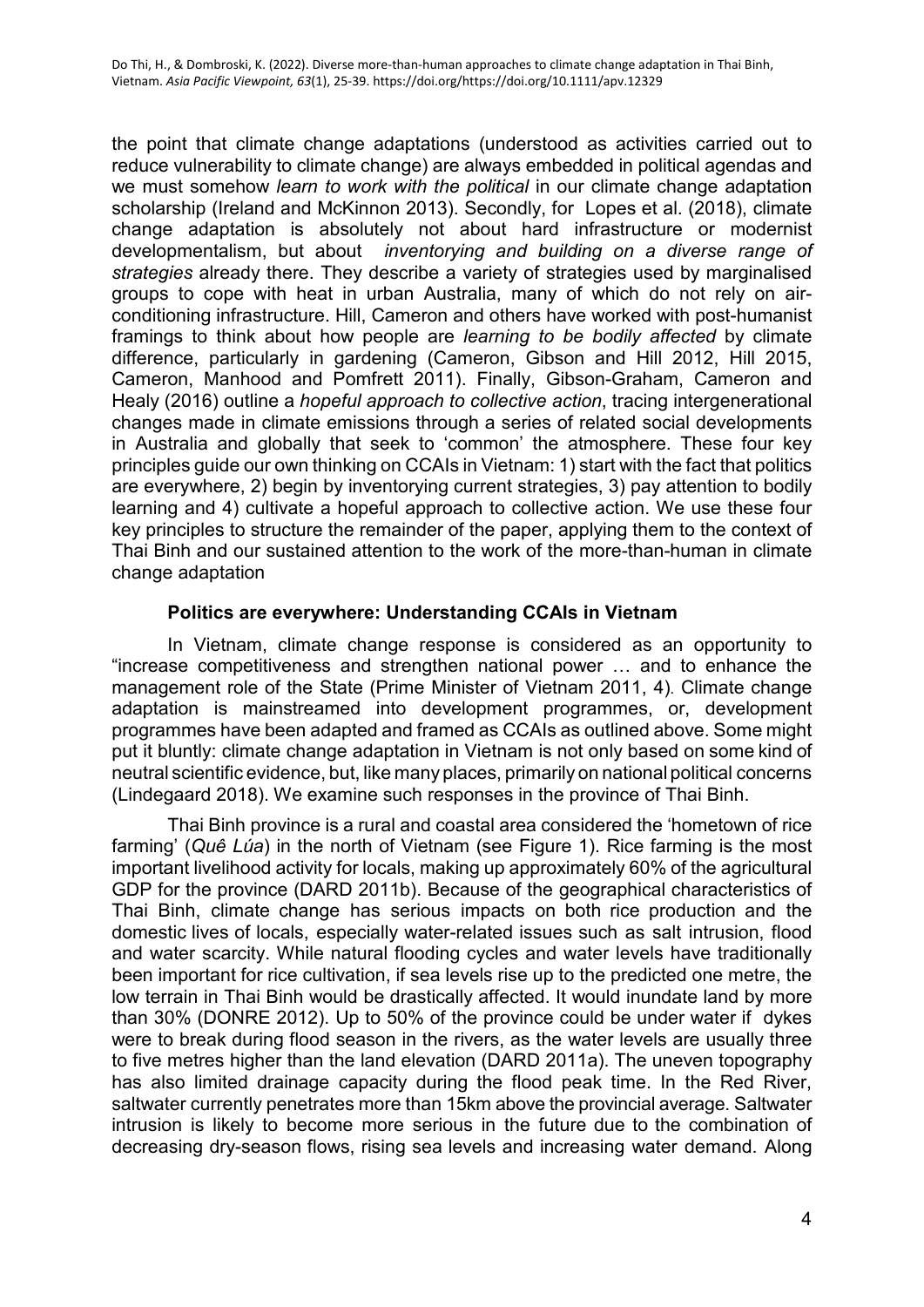with saltwater intrusion, the province has been also affected by water scarcity, especially during irrigation time for spring crops.

[Insert Figure 1 here]

Many government-led CCAIs have been implemented in order to adapt rice production to these particular water-related issues in Thai Binh, with a particular concern for food security. There are two main approaches to developing and implementing water-related CCAIs: infrastructure improvement and management plans and policies. The first approach emphasizes irrigation infrastructure, including concreting rice field irrigation canals, riverbanks and pathways, and upgrading or building new pump stations and other irrigation facilities. The latter approach involves changing farming scales, using direct seeding rather than transplanting, adopting cultivation calendars according to seasonal climate forecasts and applying strictly hierarchical schemes in managing the closed irrigation system. This strict management involves government control of water, through the centralized operation of irrigation facilities such as dykes, sluices, gates, dams, pump stations, and so on (Devienne 2013, Fontenelle, Molle and Turral 2008). These CCAIs have brought improvements in physical assets and affect farming activities, which rural residents have praised. The big trucks, tractors, ploughs and motorbikes on the new, wide concrete pathways crossing the paddy fields have been welcome in Thai Binh. Farmers can now cultivate two main rice crops (spring rice and summer rice) and one cash crop, with less manual farming activities and more economic benefits. As may be clear from these examples, at the local level, CCAIs are inseparable from modernist development interventions.

While appreciated in terms of labour saving, such interventions have increased risk through increasing vulnerability to salt intrusion and disease. For example, local farmers no longer control when their fields will be irrigated, and, because delicate seedlings are grown directly in the soil rather than transplanted from nurseries, any failure in sluice gate operation or irrigation schedule that accidently lets in salt water may damage an entire crop. The shorter time periods between crops can increase the incidence of disease, as discussed in an example later in the paper. For now, the point is that relying on a theory of vulnerability informed by modernization is a political matter. Indeed, it is well known that CCAIs have taken the place of 'development projects', especially in Majority World countries such as Vietnam (Downing, Munasinghe and Depledge 2003). What remains are the same problematic politics of development described by critical development thinker Arturo Escobar some decades ago (Escobar 1995, Escobar 2004). Development and modernization come to dominate and co-opt even this, the climate adaptation we must undertake because of the effects of such maladapted development and modernization globally.

So is it possible to find CCAIs that take us back to Pelling's (2010) sense that climate change adaptation might provide an opportunity to question the developmentalist values that drive inequality and unsustainable relationships with the environment? The opportunity here could be to "imagine and practice" not just *development* differently (Gibson-Graham 2005), but also adaptation. Indeed, if we start with the fact that politics are ubiquitous (Ireland and McKinnon 2013) and that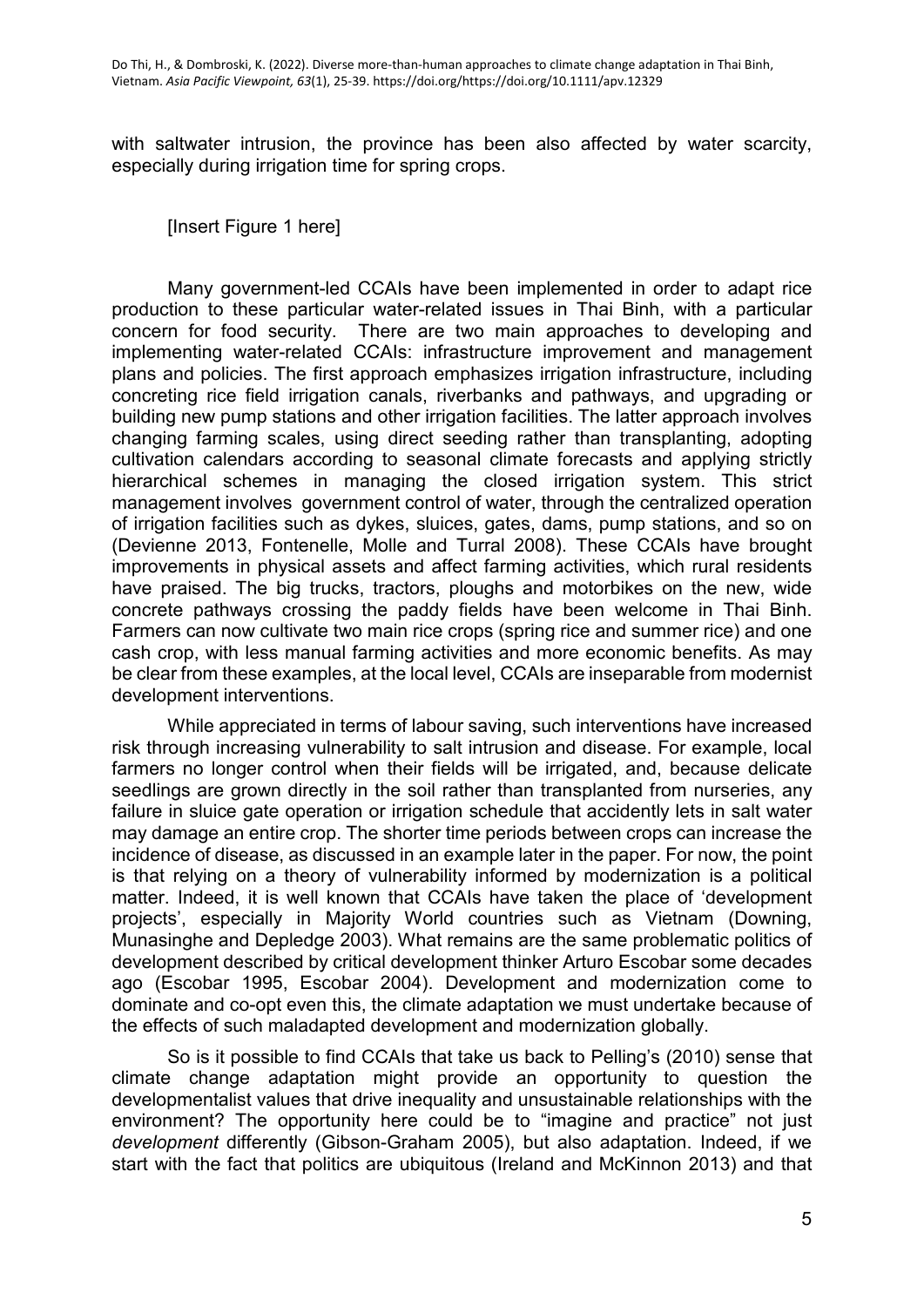adaptation is thus always tied up with all kinds of political processes, we can also remember that politics are not just determined by governments and development organisations. The politics of climate change adaptation include the micro-politics of local reworkings of CCAIs, and the micro-politics of farmer relationships with nonhuman entities. We thus move now to inventory several modes of CCAI, including some which are not government-led. In doing so, we start to go beyond the technocratic and human-centred frameworks of CCAIs in Vietnam and internationally.

#### **Inventorying Strategies: Diverse CCAIs in Thai Binh**

What kinds of climate change adaptation strategies are already present in Thai Binh? Government-led strategies have included an intervention that attempts to avoid the economic problems posed by storms and floods, particularly when they hit the rice plants at its ripe stage. This intervention also aims to offer an extra winter cash crop known as *Vụ Đông* in the North of Vietnam. For implementing this government-led intervention, locals had to shorten the interval for preparing and 'cleaning' their land for the summer rice crop. Previously, farmers would apply the technique of packed soil (*đất dầm*) for 2 to 3 weeks to prepare their land (Nguyễn Đình Giao et al. 2001). Under the current water-related CCAI in Thai Binh, it is less than 2 weeks (and even for some households who could only manage to 2-days interval). In the most appropriate climate scenario in the North of Vietnam, for which this intervention was designed, the weather would be quite hot. Under those conditions, the intervention seems to work and still ensures a good yield for farmers. However, in the worst case, the weather is not hot enough, and the plant residues, potential pests and insects of the previous crop do not properly compost in the shortened interval between harvest and planting. This creates inhabitable and even poisonous conditions for the next round of rice plants, which are not vigorous enough to resist disease. For example, in 2017, an epidemic of southern rice black-streaked dwarf virus hit the summer rice crop. In this epidemic, some farmers in Thai Binh lost around 70 percent of their rice yield. One farmer communicated her frustrated feelings about this strategy as follows:

It was too *short*! They [earthworms, bacteria, and others] are like us. They need time and appropriate conditions to do their jobs. You know, at that time, it was raining a lot; the weather was not warm enough for them to work properly. That is the reason why only some of those [who inhabit] at the top [soil surface] could work properly. … Our rice grew well till the phase of *Đứng cái/Nghén* (early pregnancy) phase. The rice only began to deteriorate significantly when the plants started rooting into the deeper layer where the soil was not good enough due to the short land preparation period. … [the officials] then tried to blame the weather conditions for the development of this epidemic, but we don't think so… If our rice plants could grow well, they could perhaps better resist the southern rice black-streaked dwarf virus (interview, Nov 2017).

When questioned further as to what she thought about the potential floods and storms that this government intervention meant to avoid in shortening the interval, she reluctantly answered:

Well, they [officials] based it on weather forecast; it was just a forecast, and forecasts are uncertain. Also you know that *Trời sinh voi, trời sinh cỏ*/ (gods create elephants, gods will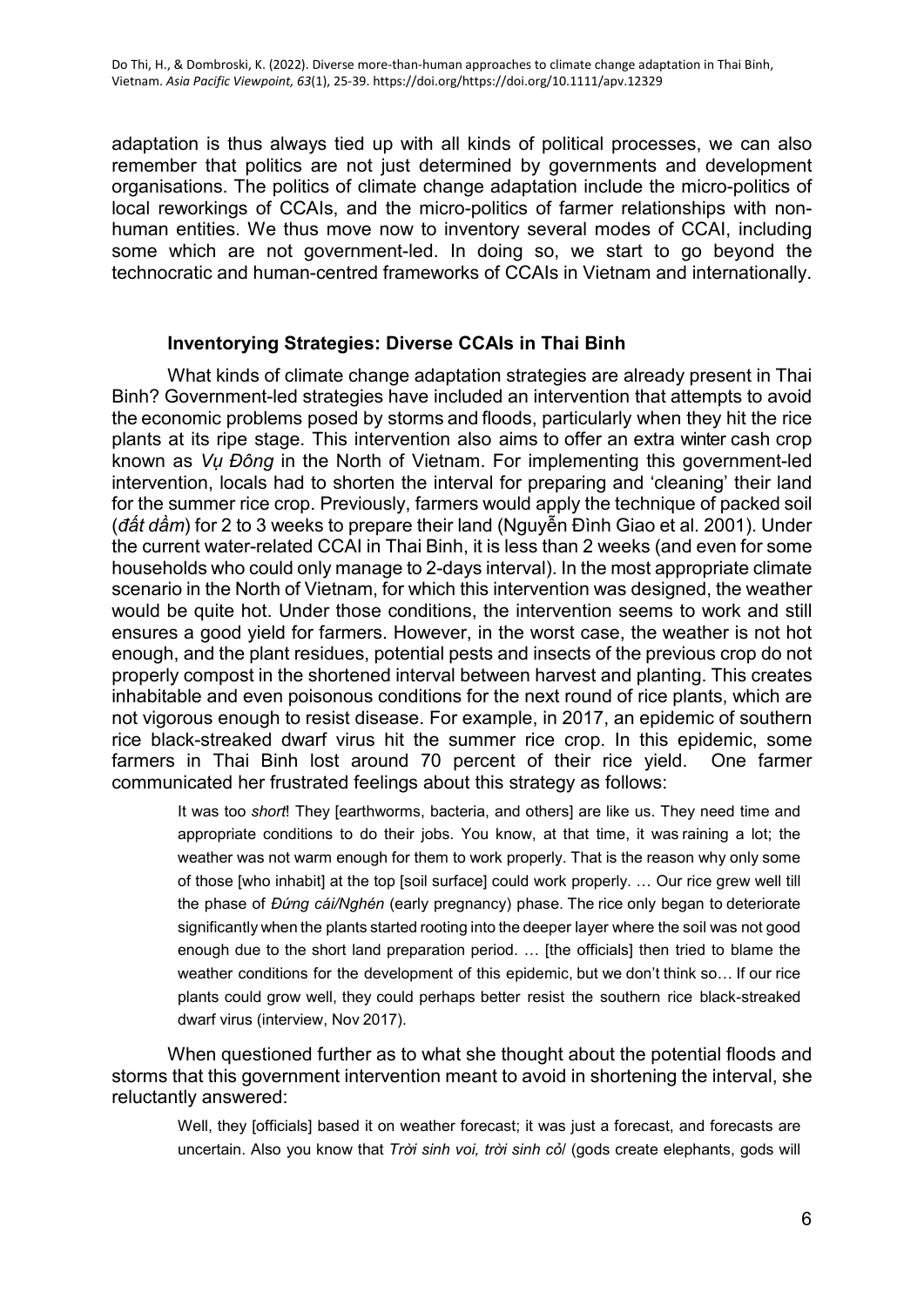create grass). We cannot control *Ông trời*/ (gods), so we should do our best and then we will work out ongoing incidents when the time comes (interview, Nov 2017).

One may claim this perspective as a defeatist attitude of submitting passively to the gods. However, her message here is not about giving up on doing any further adaptation, but rather aspiring to more attentive and responsive practices. Attentiveness and responsiveness is not about exploiting nature according to a productionist agricultural logic based on models and forecasts. Rather, it is about respecting the needs of other species and ecological processes, and then working out how best to survive together. This participant would rather ensure that the time for earthworms and other natural processes are respected. Her explanation and wish manifest her Buddhist spiritual belief and approach in working with other entities in farming. In this understanding, farmers and officials are not the ones who hold the power to adapt; other entities must be accounted for and empowered to do their work in order for all to survive well together in climate disrupted times.

A second adaptation strategy that builds on such an understanding of surviving well together is riparian rice cultivation. In the riparian communities at low elevation, such as Quoc Tuan in the province of Thai Binh, farmers cultivate rice plants on the riverbanks. This emerges from their excellent understanding of the cycles of the hydrologic regime of the river, the riverbank, sediments, rice plants and so on, particularly farmers whose fields are located next to the river. Cultivating the riverbanks requires much more intensive labour than it does in normal paddy fields. Nowadays, locals engage in this farming practice mainly to protect riverbanks from erosion, to ensure smooth river flow and to protect their fields rather than because they need or want the extra rice yield. This traditional practice is a local climate-related intervention, since it reduces vulnerability to flooding and waterlog in a time of increased floods and storms (see figures 2 and 3).

[Insert Figures 2 and 3 here]

A third strategy is to actively engage with and prepare for floods as a normal part of life. For example, almost all private aquaculture ponds in Quoc Tuan have been fenced off with wire mesh. This mesh will then be equipped with fine fish nets when flood alerts are released. As can be seen in Figure 4, such mesh does not prevent locals' ponds from flooding, but it does prevent their fish from escaping during a flood. Many families also keep cement boats, which are used during flooding to support farming and domestic activities. In the wet season this is also a transportation measure for delivering rice straw after harvesting (Figure 5). This adaptation is unique and totally different from other communities in Thai Binh province.

These strategies for climate change adaptation are part of a long history of adaptive practices in this part of the world. As such, local farmers in Quoc Tuan have long been fluent in the approach of *sống chung với lῦ* /"Living with the flood" (Miller 2018). This concept is well-known livelihood strategy for the people in the Mekong delta, which prefers a relationship with nature based on adaptation to floods, rather than attempting water control in a closed irrigation system. Locals in Quoc Tuan therefore already have strategies for living with high flood risks due to the geographical characteristics of their area. Quoc Tuan locals have also 'learned to live with loss'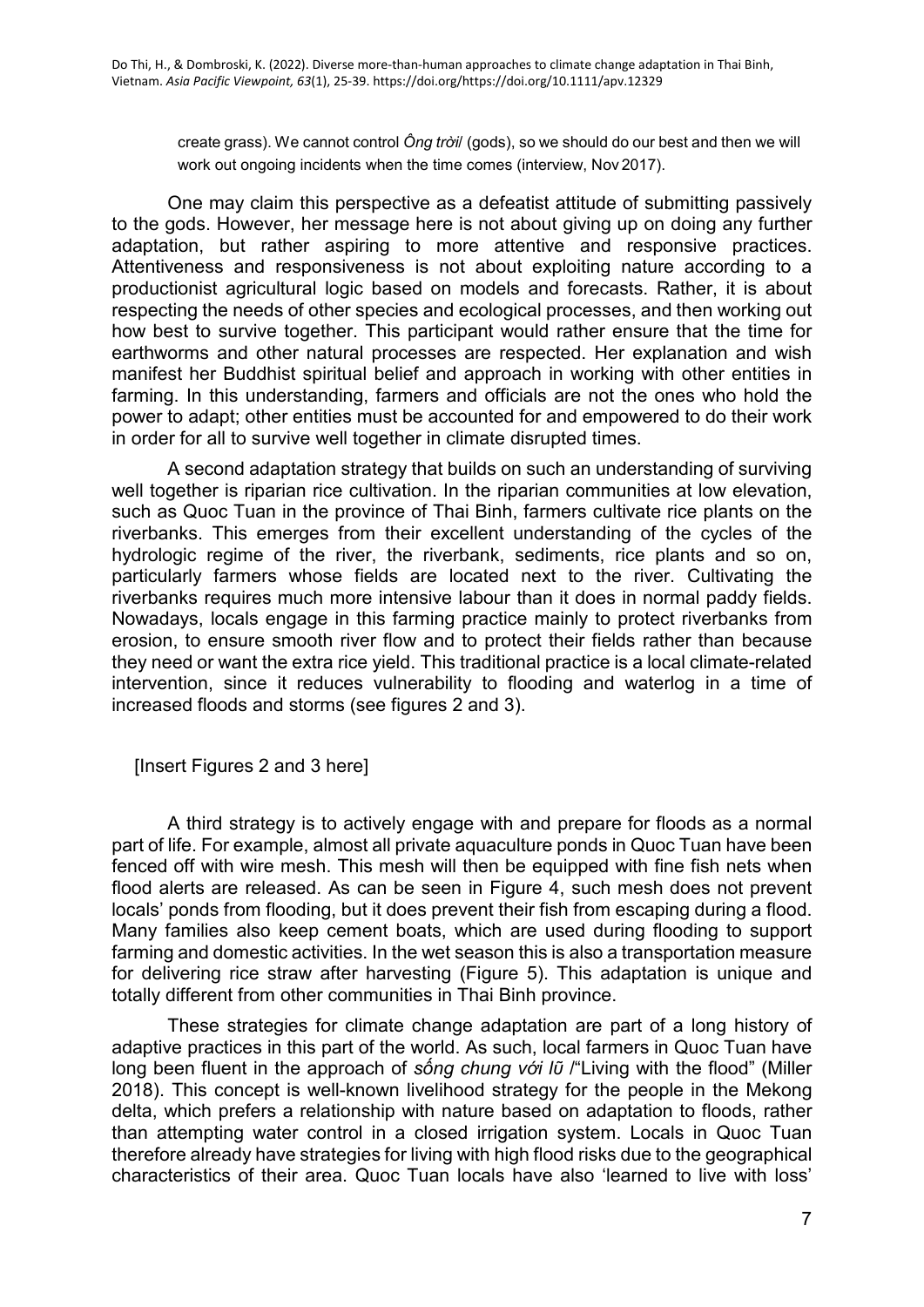(Miller 2020b) due to the adverse impacts of floods, relinquishing controlling behaviours and seeking open, adaptive, and diverse livelihood strategies. This prefigures our next section, where we move from thinking about how one might inventory current CCAIs and move towards what other knowledges are available to local peoples who seek to further adapt to climate change within more-than-human communities.

[Insert Figures 4 and 5 here]

### **Paying attention: Local embodied knowledges for adaptation**

"Living with the floods" is not only a rational action built on analysis of a long history of adaptation predating concrete. It also builds on embodied knowledge of the river that individual farmers and fisher folk develop during their lifetimes. Huong lived with a family of fisherfolk while researching in Quoc Tuan. This family spoke of how their bodily engagement with the river, floods, water ebb, and their sense of the tide calendar enabled them to get a feel for the lag time between flood alerts and the flooding incidents in Quoc Tuan commune. Relying on their embodied knowledges of the signs of flood and the lag time, they go out for extra fishing, getting more fish and shrimp than usual in order to tide them over during times of floods, where changes in the hydraulic condition result in fish somehow getting lost in this environment. Similarly, in previous work, we have described the embodied strategies of the parttime sluice controller who assessed salinity by 'reading' the water: slapping it and watching the light reflect, noticing fish in the river, feeling the winds and intuiting the tide calendar. He used this embodied knowledge to judge the timing for opening the sluice for irrigation (Dombroski and Do, 2019).

Similarly, rice farmers are also listening through their bodies to adapt to climate change. While farming activities are less manual than in the past because of irrigation infrastructure and agricultural machinery, they still remain primarily manual. In this context, local farmers are embedded in processes of learning by doing and doing by learning via their ordinary senses and their embodied knowledges, particularly while manually preparing and cleaning up the land, sowing the seeds, transplanting seedlings, weeding, spraying pesticides, and drying rice after harvesting. They notice the unwanted changes in the growth progress and the subtle differentiation in the appearance of rice plants, other species and environmental processes. For example, at particular times of the year they can conclude that the paddy fields might have become too acidic by noticing unusually slow growth in rice, or noticing when leaves are looking "stunted" or not "smooth and beautiful", and the rice roots have become dark yellow. Similarly, if they notice that in a particular paddy field the rice plants are longer and bigger and have darker green leaves and more shoots than usual in the late vegetative phase, it is a sign of overgrowth, caused by an excess of particular nutrients, which leads to ineffective production of panicles in the productive phase and ultimately reduces crop productivity. Farmers are thus already sensitive to the subtle changes of rice plants, and have their own well-developed theories as to the emergences of all these changes.

Local farmers, thus, not only pay attention to their rice plants, they also carefully listen to other entities, all of which are influencing rice growth. Despite the fact that rice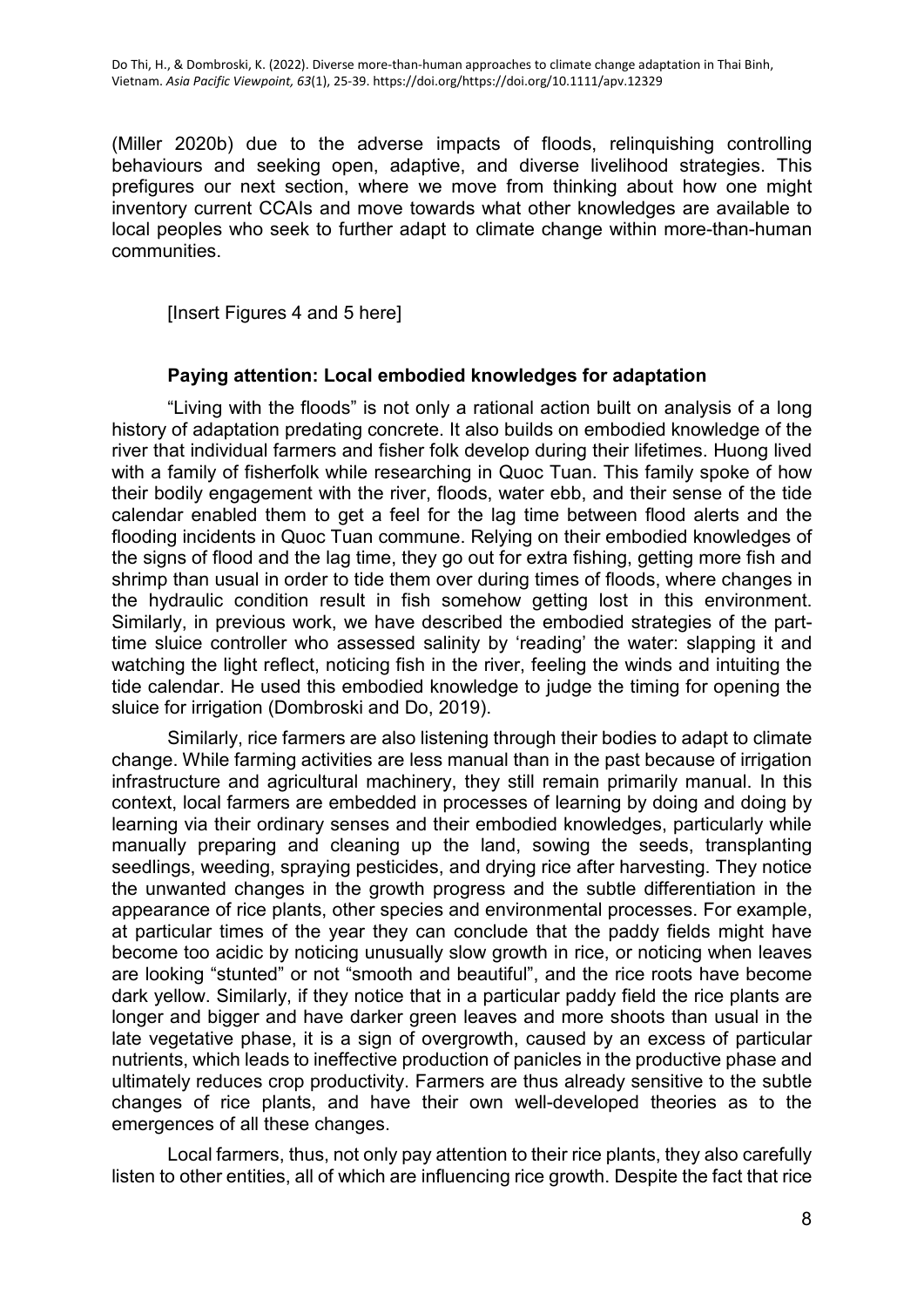production is very complicated and complex, with many actors and factors involved in and influencing rice growth phases, yield, farming activities and other needs and supports (Nguyễn Đình Giao et al. 2001, 41), the farmers are still able to interact with these actors to test and assess the situation through a form of embodied listening. In the case of acidic paddy fields, they not only pay attention to the changes in rice plant growth, but they may also see a thin scum on the water surface, bubbles or algae in the corners of their fields. Farmers working in these fields may also notice their nails yellowing or yellow stains on their work clothing. They may also perceive changes in the soil by their bare hands and feet. Many local farmers emphasised that they can assess changes in soil texture, structure and fertility through touch. Other communications they 'listen' to are visual: when particular butterflies appear, farmers can predict the kind of pest epidemics that are imminent. There are many more ways that the rice farmers listened to the more-than-human relational networks in which they are embedded (Do 2019).

Farmers responded to such communications by adjusting their actions. For example, the yellow nails remind them of the acid levels in their fields, a phenomenon they cannot ignore. They respond by draining out current water then irrigating fresh water and adding particular fertilisers. Similarly, the discomfort of touching hard-setting soil have provoked more manual efforts to increase soil quality. This listening and responding to other entities in the surrounding environment, however, is not a form of mastery over the environment: rather it is two-way and mutual adaptation. Just as farmers adapt their actions to the things they 'hear' from around them, the plants and processes of growth, decomposition, flow and more are responding to the actions of the farmers. In fact these entities could be understood to *actively approach* locals. They communicate actively, and effectively *demand* locals to respond in particular ways, or at least, that is how it is experienced by farmers.

This mutual communication and relationship are further embedded and manifested in local customs and spiritual beliefs in Thai Binh. Locals believe in and follow the *Đạo lý Duyên khởi* or "Dependent co-arising"– one of core principles of Buddhism, where:

> The wellbeing of humans depends on the wellbeing of animal, vegetables and mineral. Humans are made of nonhuman elements, and these nonhuman elements are animal, vegetables and minerals. […] if you destroy this nonhuman being elements [*sic*] you destroy yourself, this is the teaching of inter-being (quoted from Thich Nhat Hanh's teachings in Sieber 2015, 5).

Such a two way understanding is embedded in the local ritual of *lễ cúng cơm gạo mới,* where locals offer the first bowl of fresh rice to their ancestors and their gods, acknowledging all the 'others' who have contributed to rice production. Similarly, they commonly humanize other entities in their daily language, using human acts and states to describe the different growth phases for rice, for example, *mộng ngồi* (new germinated seed is sitting*), mạ đứng chân (*seedling is standing firmly), *Đẻ nhánh (*tillering newborns), *Lúa con gái (*young teenage) and *nghén* (pregnant) rice plant. In this way, local farmers perceive non-human elements as participating in human relational communities. Humankind and rice are just two of the actors in the inter-being relationships Thầy mentioned above. Elsewhere we have described how farmers perceived the call of the strong waves in the rivers as *Ông Sóng (*wave grandpa)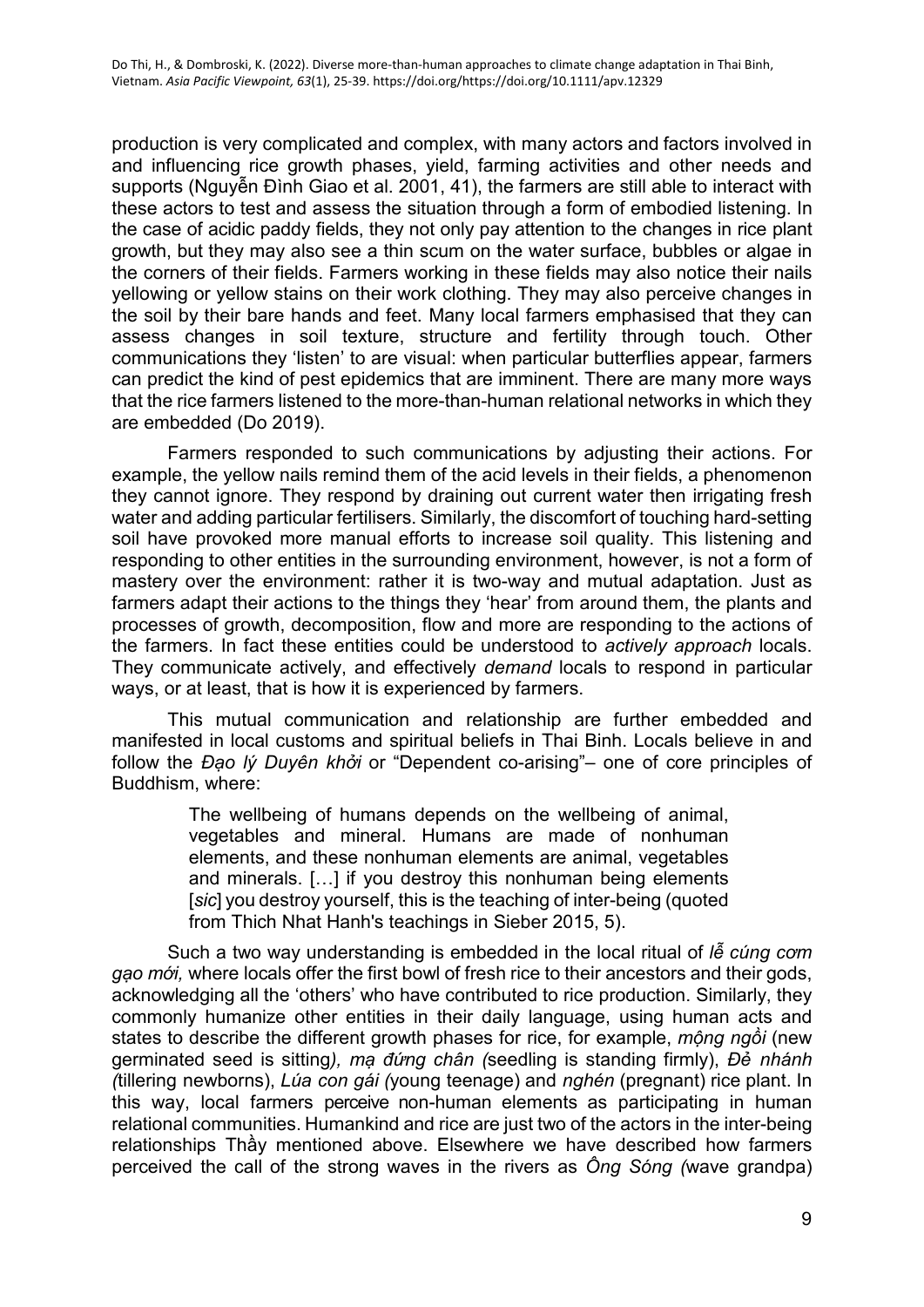(Dombroski and Do, 2019). In these, and other examples, we can see that locals perceive and respond to changes in other entities as kin.

Thus, in the case of Thai Binh farmers' climate adaptation, we must begin with familiar strategies of embodied recognition and response. Such approaches to adaptation must recognize the ways in which bodies are 'instruments' for farmers to communicate and experiment with other entities. Such adaptations can build on the ways in which farmers understand the different contexts of their own farming practices, weather conditions and other involved entities. CCAIs must build on and reiterate the kinds of experimentation and refinement that have gradually produced the embodied knowledges of local farmers. CCAIs cannot only be top-down control activities, but must build on the embodied knowledges accumulated by those who have thus far been engaging in and registering Earth others in complex relational networks. While such strategies for climate change adaptation may not be explicitly recognized by farmers as such, any intervention would do well to build on what is already present.

How can CCAIs build on what is already present? How can the embodied adaptive knowledges of local communities be proliferated and expanded into CCAIs that are further reaching than what is already in place? How can this be done in ways that resist the 'mastery and control' narratives of many engineering based CCAIs, and instead pay attention to adaptive learning and accumulated local and embodied knowledges? In the next section, we seek to cultivate a hopeful approach to climate change adaptation by exploring the reciprocal nature of climate change adaptation labour that involves more-than-human communities.

#### **Hopeful approaches: more-than-human reciprocity**

There is a lot to learn from paying attention to what is present in farming communities in Thai Binh. The kinds of theories of change that support climate change adaptation in these communities do not blindly adhere to separatist, modernist, and developmentalist approaches where it is assumed that the modernization of farming will necessarily reduce vulnerability. There are glimpses, instead, of other logics where reducing vulnerability will come from local strategies. These include living with the flood, acknowledging the power and kinship of non-human entities (such a plants, rivers, soil, salt, and insect populations), paying attention to what such entities are saying through embodied knowing, and finally, acting in response to such entities in flux. The resistance to mastery and control narratives are already here, present in the knowledges accumulated and adapted in lived experiences of farming. But is such embodied learning *enough*, and what does it mean for *collective* responses in reducing vulnerability to climate change? Can we use such examples to develop a hopeful, 'surviving well' approach to climate change adaptation that goes beyond Thai Binh? In this section, we return to the hopeful approaches to climate change adaptation exemplified in diverse economies approaches to livelihoods to reflect on Thai Binh's current and future climate adaptation strategies. We connect climate change adaptation – activities undertaken to reduce vulnerability – to more diverse understandings of more-than-human economies

Diverse economies approaches to surviving well have already noted the importance of bodily learning in climate change adaptation (Cameron et al. 2011). Other thinking that could help is the diverse economies adaptation of hybrid collectives, which shows how such embodied learning can go beyond the individual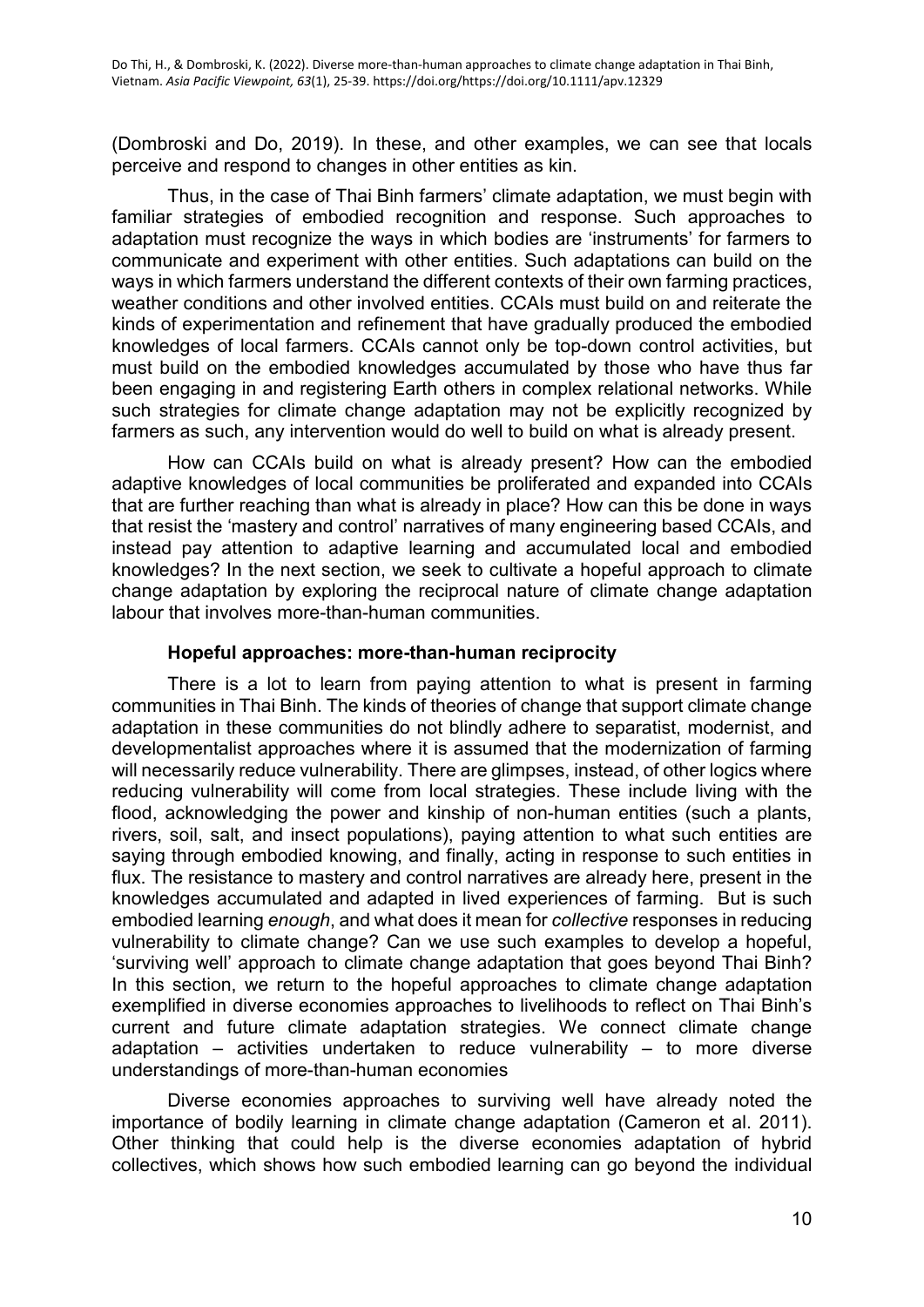into wider human and non-human collectives (Cameron, Gibson and Hill 2014, Dombroski 2016, Roelvink 2008). Gibson-Graham Cameron and Healy provide examples of how collective change with regards to the protection of the ozone layer was enacted through hybrid assemblages comprising social movements, technologies, institutional arrangements and other non-human others (2016). Roelvink has written of how we might nurture posthumanist diverse economies that acknowledge the rights of particular non-human entities to a life or livelihood of their own, that is, to survive well (Roelvink 2015). For diverse economies scholars, the agency of the non-human requires relational forms of economy, rather than thinking of the non-human as always resources to be exploited. As demonstrated by the farmers in Thai Binh, such agential non-human entities require and invite collaboration rather than exploitation. For example, one Thai Binh farmer Ms. L noted the unpleasant odours of multiple applications of pesticide, and noticed the disappearance of native species such as small crabs, grasshopper and leeches, which stirred up her nostalgia for the aroma of rice flowers without pesticides and the previously abundant species life of the farm. She thus came to refuse to use as much pesticide as her neighbours, despite her yield being affected (Do, 2019). These are economic and livelihood decisions that choose collaboration with the more-than-human in surviving well together.

Sometimes people write off such small examples as a lack of competence in dealing with the threats of climate change and natural disasters to local livelihoods. Non-farmers and younger people sometimes think that the belief in gods, the refusal of pesticides, or the local ritual of *lễ cúng cơm gạo mới* all stem from fear of the consequences of Mother Nature's anger. They think that it reduces the agency of the farmers, who tell and retell stories where humans are small and lacking power against a great and powerful Nature. But it is also possible to read this as an emphasis on the agency of the non-human, which invites humans into respectful relationships, economic, spiritual or otherwise. By engaging and registering attentively and bodily into more-than-human worlds, respecting more-than-human power and adapting to the land and climate and water, Thai Binh farmers have been collaborating in ways that are hopeful for adaptive and place-based CCAIs. We see in this 'superstitious' behaviour a real acknowledgement of collaboration and a refusal of the mastery and control narratives that dominate modernist developmentalist programmes.

Collaboration is a word we have deliberately chosen. It refers to reciprocal partnerships, not the extractive exploitation of one partner over the other, a 'resource'. The contribution and exchanges between local farmers and non-human others in Thai Binh can be seen as mutual responses and reciprocal labour within a more-thanhuman diverse economy. Such a more-than-human diverse economy includes more than just extractive modes of relating, as evidenced by Barron and Hess's discussion of mutual economies of reciprocal labour between fungi and ants (2020). In our research, we also note the human response to the requests and demands made by non-human partners in the more-than-human collaboration. Ms. L, mentioned above, discusses the 'rice-babies' 'calling' for care and attention. Here, the labour of the farmer in adjusting the environment to suit the plants is reciprocated through abundant yields to be shared beyond the plant itself and contribute to human sustenance. Miller (2019, 2020a) would express the work of such non-human entities assisting farmers to adapt to climate change in Thai Binh as 'ecological livelihoods' within local economies. Similarly, Gibson-Graham and Miller imagine the contribution and efforts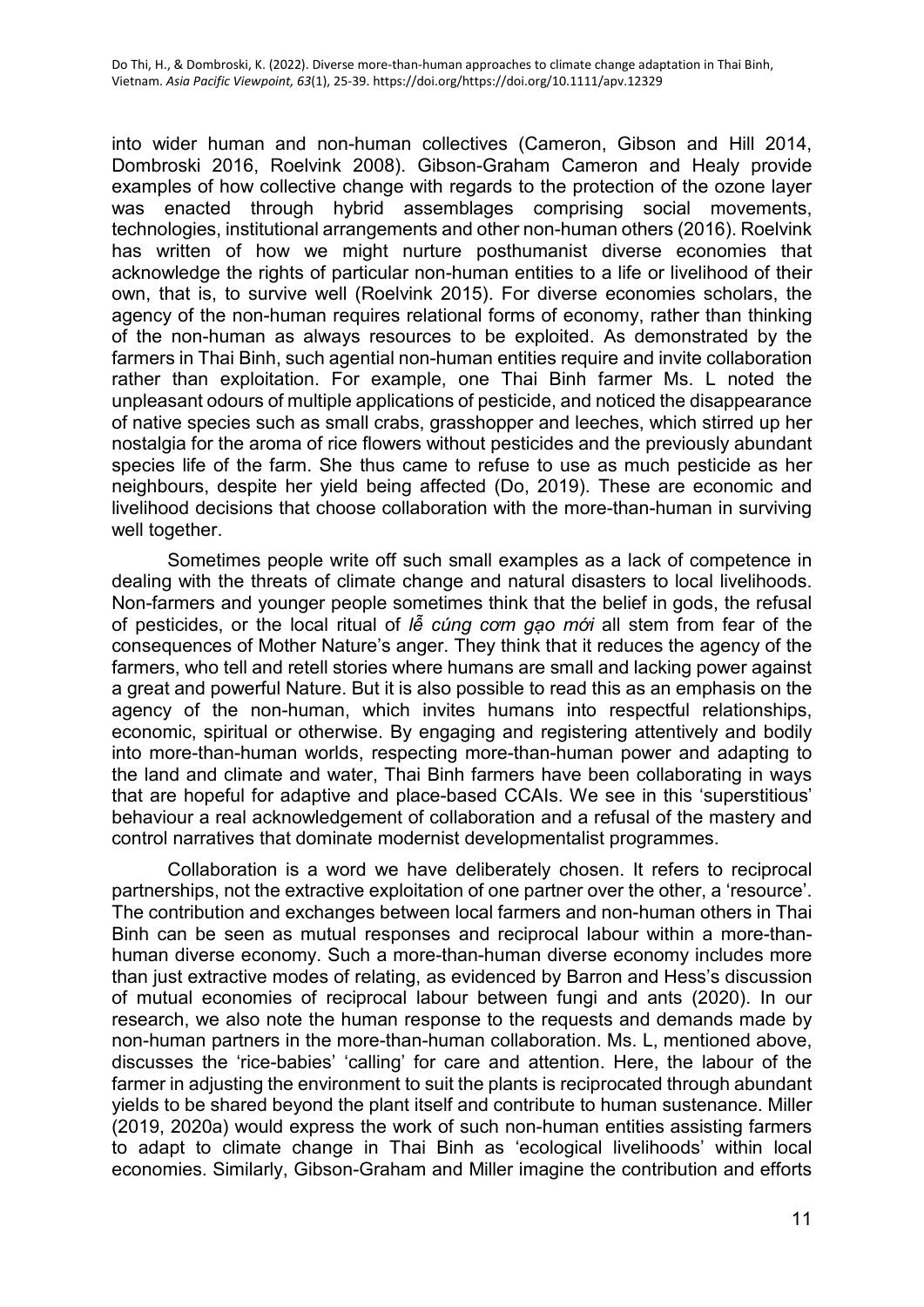of such collaborations within an economy, where "economy" is not imagined as 'a unified system or a domain of being but as diverse processes and interrelations through which we (human and more-than-human) constitute livelihoods' (2015, 12).

This approach to understanding farming relations as a diverse 'economy' of ecological livelihoods, where different human and non-human entities collaborate to share surplus and sustain life, offers us much to think with when we come back to reimagining climate change adaptation in hopeful ways. As Robin quips, 'before adaptation…there is a need for imagination' (Robin 2018, 2). Firstly, re-imagining the relations between farmers and the more-than-human as a diverse economy of ecological livelihoods helps us understand that CCAIs cannot just be about human sustenance and human needs. When we seek out reciprocal economies of ecological livelihood rather than extractive industrialised economies focused on human supply chain demands, humans increase their capacity to adapt in place. Secondly – and here is where the hope lies – humans *can* learn to be affected by the more-than-human world, as shown in our small study and many other places where human traditional and ecological knowledges are ongoing. The challenge is to move away from technocratic interventions that continue modernist developmentalist approaches to economy, and to re-engage in place with a listening stance, learning to be affected and increasing capacity to act in the interests of ecological livelihoods for all. Such an increased capacity to adapt reduces vulnerability by allowing humans to participate in collective adaptive action with non-humans. It can bring into acknowledgement the reciprocal labour of human and more-than-human partnerships, where ecological services are rendered not just *to* humans but *between* different nonhuman entities for their own mutual survival (Barron and Hess 2020). We humans are one form of Earth entity among many, and we must work with others rather than seeking to control and dominate ecological processes. The most hopeful CCAIs are the ones that intervene in the problematic extractive behaviours of humans.

# **Conclusion**

This paper began with the intention of exploring how to re-imagine climate change adaptation through the lens of diverse economies and surviving well. Our explorations have noted that there are many local CCAIs that do not align with government-led, technocratic, modernist and developmentalist responses privileging concrete-based infrastructure. It is in these diverse adaptive responses in place that we might glean some insight into how climate change adaptation might be re-imagined as a relational more-than-human collaboration. In our view, CCAIs that promote extractive relationships with the more-than-human are not adaptive, as they are built on the same problematic assumptions that got humans into this climate change mess in the first place. Of course, none of this is new to communities who have already been adapting to disaster, risk, environmental flux and more for generations. The more we  $-$  the authors  $-$  engage with climate change adaptation, the more we see that the problem is not so much with the traditions in the delta communities of Vietnam, but with the extractive, hyperconsumptive, industrialised, neo-colonial modes of economy and planning that have spread throughout the world (Plumwood 2002).

This could be a depressing point to end on, echoing our disappointment with climate change adaptation that we started with in this paper. Yet, we cannot leave it there. There are spaces for hope in adaptation, it is just not in the climate change adaptation planning technocracy. There is a need to re-think the relationship between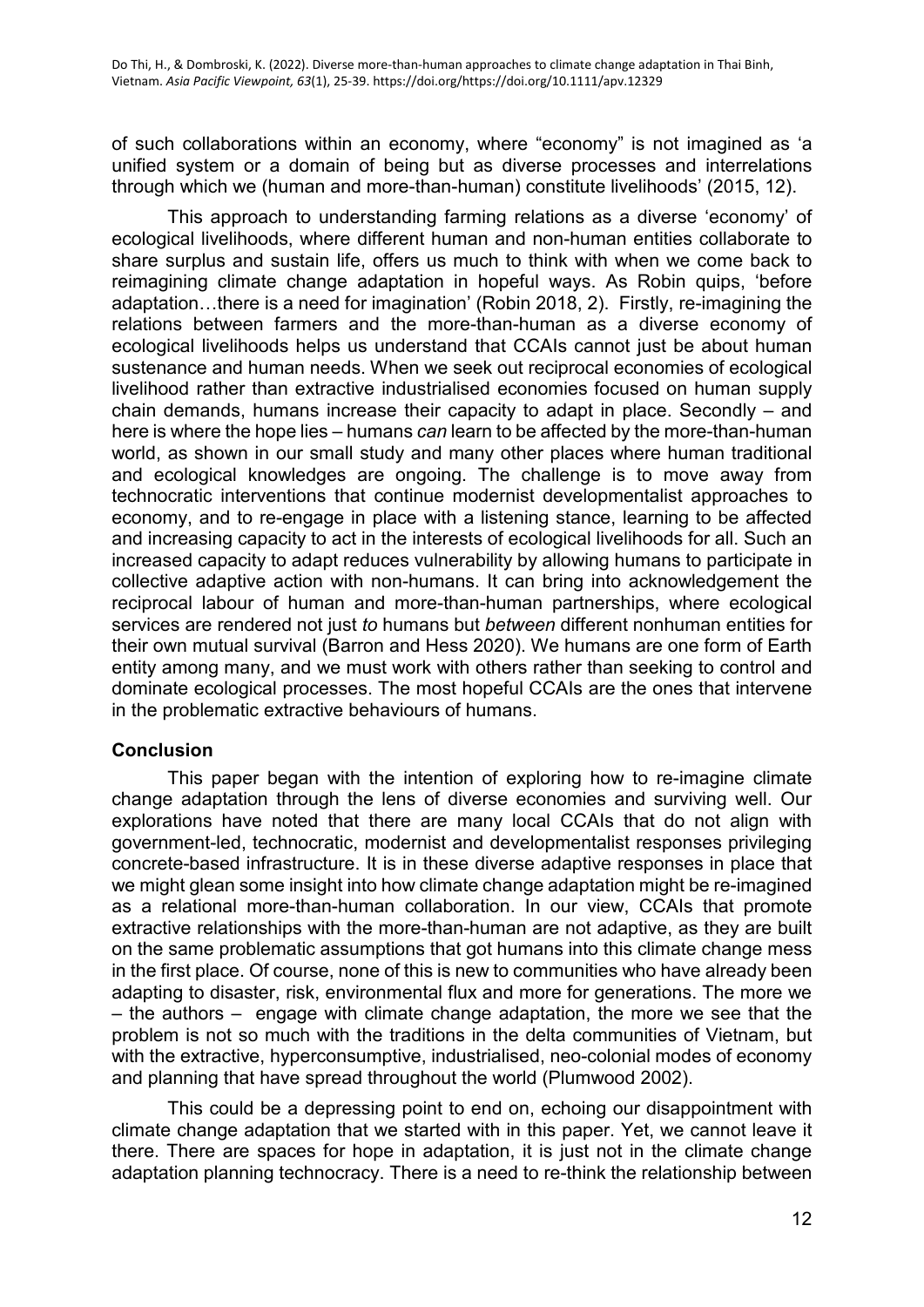human and more-than-human. Indeed, it is not just re-*thinking* that is required, since those humans who have lost their capacity to adapt also need to re-*imagine* and re*embed* them/ourselves in place and in more-than-human communities built on collaboration and ethical interdependencies. We find hope in the elaboration of the shared roles of the more-than-human community in the emergence of diverse farming CCAIs in Vietnam. This reciprocity reiterates that non-human entities are always as central as human entities in CCAIs.

The importance of such adaptation interventions emerging from local practice and knowledge are that they might have relevance beyond the local level. Their very existence, inventoried here and elsewhere, provides challenges back up through the system and out through the world. These more-than-human CCAIs exemplify less extractive relations with Earth others, and they invite us, and others, to learn to be affected by place and more-than-human communities. This is not to say that technocratic interventions should *never* be used, or that all CCAIs of the state are *necessarily* problematic, but it does mean we must pay attention to how vulnerability is being addressed, and by what theory of change. In the end, such more than-human CCAIs invite us, and others, to proliferate practices of adaptation that begin with listening to the more-than-human and the places in which we might survive well with our more-than-human kin.

## *Acknowledgements*

We acknowledge funding support from Ministry of Foreign Affairs and Trade, New Zealand, and the National Science Challenge Building Better Homes, Towns and Cities, Huritanga Urban Wellbeing programme. Thanks to the helpful comments of reviewers, and the participants in the LIVIANA 2021 conference session on Diverse Economies in Asia. Thanks to others who have contributed to this thinking and project including Ed Challies, Deirdre Hart, Peyman Zawar-Reza.

# *References*

- Barron, E. S. & J. Hess. 2020. Non-human labour: the work of Earth Others. In *The Handbook of Diverse Economies,* eds. J. K. Gibson-Graham & K. Dombroski, 163-169. Cheltenham: Edward Elgar.
- Bordner, A. S., C. E. Ferguson & L. Ortolano (2020) Colonial dynamics limit climate adaptation in Oceania: Perspectives from the Marshall Islands. *Global Environmental Change,* 61**,** 102054.
- Cameron, E. S. (2012) Securing Indigenous politics: A critique of the vulnerability and adaptation approach to the human dimensions of climate change in the Canadian Arctic. *Global Environmental Change,* 22**,** 103-114.
- Cameron, J., K. Gibson & A. Hill (2012) Cultivating post-capitalist community food economies via hybrid research collectives in and between Australia and the Philippines.
- --- (2014) Cultivating hybrid collectives: research methods for enacting community food economies in Australia and the Philippines. *Local Environment,* 19**,** 118- 132.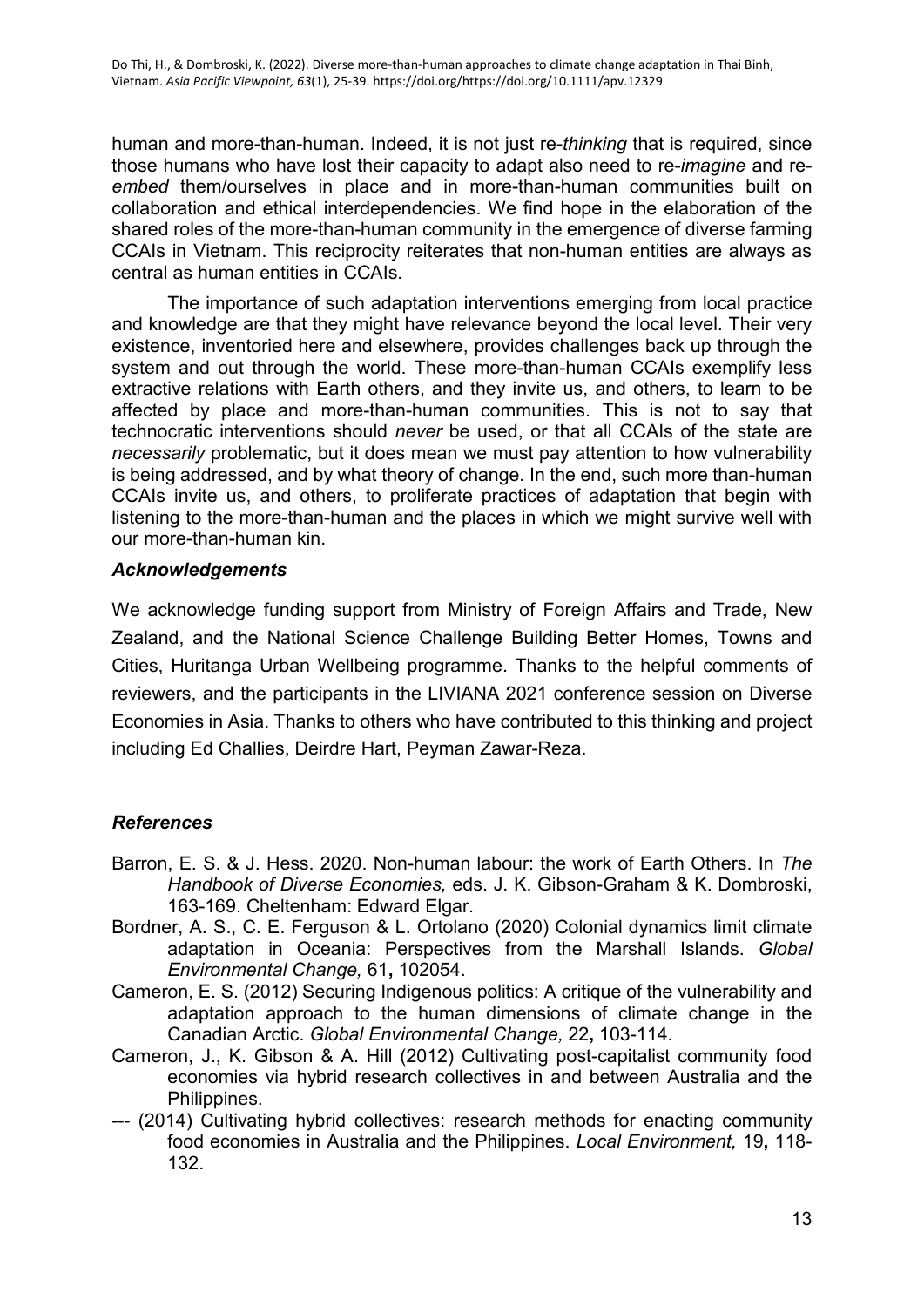- Cameron, J., C. Manhood & J. Pomfrett (2011) Bodily learning for a (climate) changing world: registering differences through performative and collective research. *Local Environment,* 16**,** 493-508.
- DARD. 2011a. Báo cáo đánh giá hiện trạng công trình đê điều tỉnh Thái Bình trước lũ các năm 2004 – 2011. [The assessment of irrigation system status before flood seasons in Thai Binh province 2004 to 2011]. Thai Binh Vietnam Department of Agriculture and Rural Development.
- ---. 2011b. Tổng kết công tác năm 2011, phương hướng, nhiệm vụ năm 2012 ngành nông nghiệp và phát triển nông thôn tỉnh Thái Bình. [The report on operation of the agriculture and rural development sector in 2011, and directions and tasks for 2012 in Thai Binh province]. . Thai Binh, Vietnam: Department of Agriculture and Rural Development.
- Devienne, S. (2013) Red River delta: Fifty years of change. *Moussons: Recherche en Sciences Humaines sur l'Asie du Sud-Est,* 9**,** 255-280.
- Do, T. H. 2019. Embodied knowing for climate change adaptation interventions: moving beyond monitoring and evaluation in Thai Binh, Vietnam. In *Department of Geography*. Christchurch, NZ: University of Canterbury.
- Dombroski, K. (2011) Embodying Research: Maternal bodies, fieldwork and knowledge production in North-west China. *Graduate Journal of Asia-Pacific Studies,* 7**,** 19-29.
- --- (2016) Hybrid Activist Collectives: Reframing mothers' environmental and caring labour. *International Journal of Sociology and Social Policy,* 9/10**,** 10.1108/IJSSP-12-2015-0150.
- Dombroski, K. & H. T. Do (2019) The affect of effect: affirmative political ecologies in monitoring climate change adaptation interventions. *Nordia Geographical Publications Yearbook 2018,* 47**,** 7-20.
- DONRE. 2012. Kế hoạch hành động ứng phó với biến đổi khí hậu của tỉnh Thái Bình giai đoạn 2011-2015 [Action plan to respond to climate change for Thai Binh province in the period 2011–2015]. Thai Binh, Vietnam: Department of Natural Resources and Environment.
- Downing, T. E., M. Munasinghe & J. Depledge (2003) Special supplement on climate change and sustainable development. . *Climate Policy***,** S3-S8.
- Escobar, A. 1995. *Encountering development : the making and unmaking of the Third World / Arturo Escobar*. Princeton, N.J. :: Princeton University Press.
- --- (2004) Development, Violence and the New Imperial Order. *Development,* 47**,** 15.
- Fontenelle, J. P., F. Molle & H. Turral. 2008. Who will pay for water? The Vietnamese state's dilemma of decentralization of water management in the Red River delta. In *Irrigation water pricing: The gap between theory and practice* eds. F. Molle & J. Berkoff, 165-191. Cambridge, MA: CABI.
- Gibson-Graham, J. & E. Miller. 2015. Economy as Ecological Livelihood. In *Manifesto for Living in the Anthropocene,* eds. K. Gibson, D. B. Rose & R. Fincher, 7-16. New York: Punctum Books.
- Gibson-Graham, J. K. (2005) Surplus possibilities: postdevelopment and community economies. *Singapore Journal of Tropical Geography,* 26**,** 4-26.
- Gibson-Graham, J. K., J. Cameron & S. Healy. 2013. *Take Back the Economy: An ethical guide for transforming our communities*. Minneapolis: University of Minnesota Press.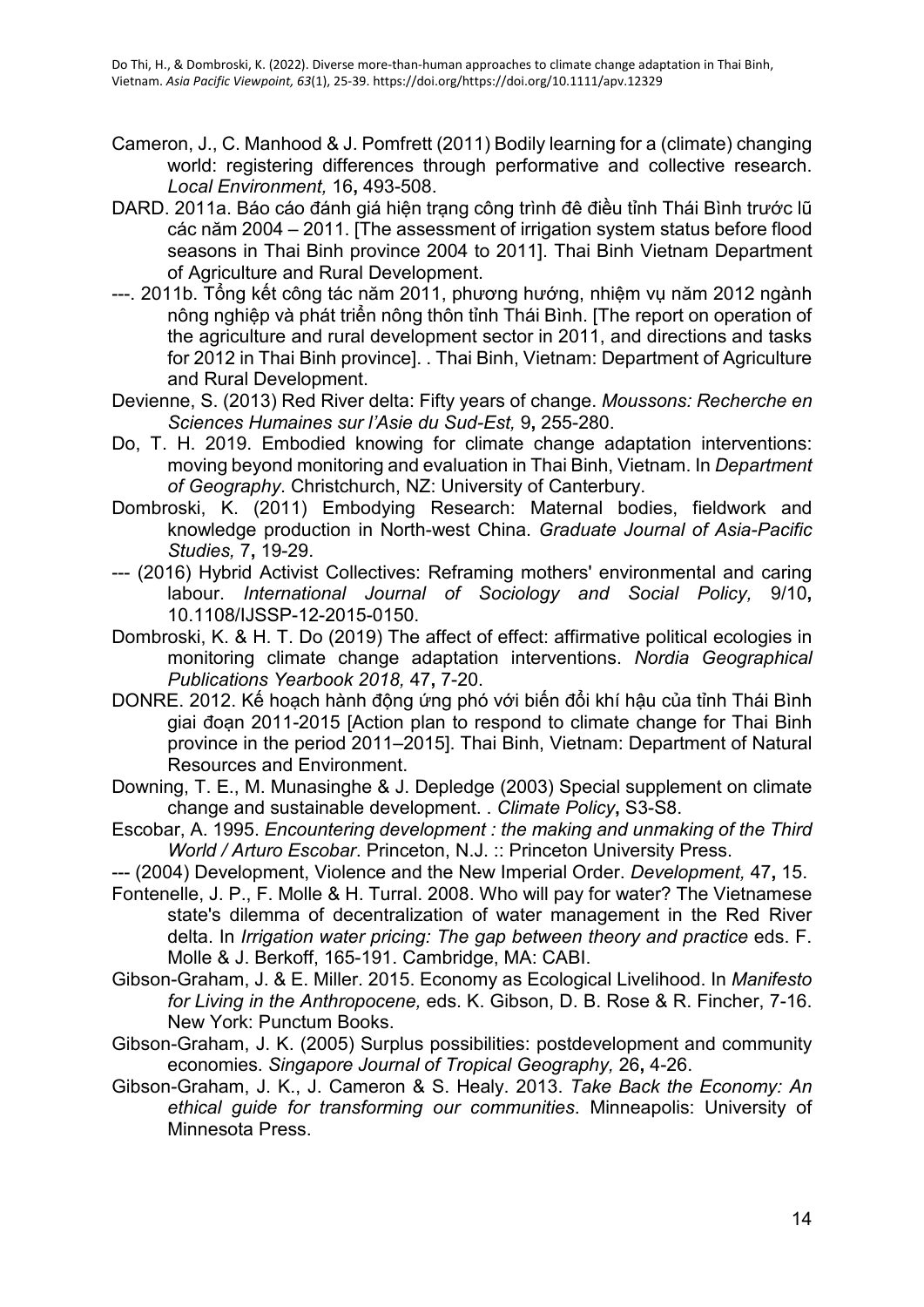- Gibson-Graham, J. K., J. Cameron & S. Healy. 2016. Commoning as a postcapitalist politics. In *Releasing the Commons: Rethinking the Futures of the Common,*  eds. A. Amin & P. Howell, 378-390. London: Routledge.
- Gibson-Graham, J. K. & K. Dombroski. 2020. Introduction to The Handbook on Diverse Economies: inventory as ethical intervention. In *The Handbook of Diverse Economies,* eds. J. K. Gibson-Graham & K. Dombroski. Cheltenham: Edward Elgar.
- Hickel, J. 2020. *Less is more: How degrowth will save the world*. Random House.
- Hill, A. (2015) Moving from "matters of fact" to "matters of concern" in order to grow economic food futures in the Anthropocene. *Agriculture and Human Values,* 32**,** 551-563.
- Ireland, P. & K. McKinnon (2013) Strategic localism for an uncertain world: A postdevelopment approach to climate change adaptation. *Geoforum,* 47**,** 158- 166.
- Lindegaard, L. S. (2018) Adaptation as a political arena: Interrogating sedentarization as climate change adaptation in Central Vietnam. *Global Environmental Change,* 49**,** 166-174.
- Lopes, A. M., S. Healy, E. Power, L. Crabtree & K. Gibson (2018) Infrastructures of care: Opening up" home" as commons in a hot city. *Human Ecology Review,* 24**,** 41-59.
- McKinnon, K. & K. Dombroski (2019) Ethnography In and With Bodies: Embodied learning and the academic life. *Commoning Ethnography,* 2**,** 11-26.
- Miller, E. 2019. *Reimagining livelihoods: Life beyond economy, society, and environment*. U of Minnesota Press.
- ---. 2020a. More-than-human agency: from the human economy to ecological livelihoods. In *The Handbook of Diverse Economies,* eds. J. K. Gibson-Graham & K. Dombroski, 402-410. Cheltenham: Edward Elgar.
- Miller, F. (2018) Sống chung với lῦ (living with the flood). *Keywords of Community Economies in Asia*. [https://communityeconomiesasia.wordpress.com/2018/03/12/song-chung-voi](https://communityeconomiesasia.wordpress.com/2018/03/12/song-chung-voi-l%E1%BF%A6-living-with-the-flood/#_ftn1)[l%E1%BF%A6-living-with-the-flood/#\\_ftn1](https://communityeconomiesasia.wordpress.com/2018/03/12/song-chung-voi-l%E1%BF%A6-living-with-the-flood/#_ftn1) (last accessed.
- ---. 2020b. "Loss." In *An A to Z of Shadow Places Concepts*  [https://www.shadowplaces.net/concepts.](https://www.shadowplaces.net/concepts)
- Nguyễn Đình Giao, Nguyễn Thiện Huyên, Nguyễn Hữu Tề & Hà Công Vượng. 2001. *Giáo trình cây lương thực (Tập 1 - Cây lúa): Textbook of food plants (Episode 1: Rice plant)*. Hanoi, Vietnam: Nhà xuất bản nông nghiệp: Agriculture publishing house.
- O'Brien, K. (2011) Global environmental change II: From adaptation to deliberate transformation. *Progress in Human Geography,* 36**,** 667-676.
- Pelling, M. 2010. *Adaptation to climate change: from resilience to transformation*. Routledge.
- Plumwood, V. 2002. *Environmental culture: the ecological crisis of reason*. New York: Routledge.
- Prime Minister of Vietnam. 2011. Quyết định số 2139/QĐ-TTg về viêc phê duyệt Chiến lược quốc gia về biến đổi khí hậu. [Decision No. 2139/QD-TTg on the National Climate Change Strategy]. Hanoi: Office of the Prime Minister of Vietnam.
- Puig de la Bellacasa, M. 2017. *Matters of Care: Speculative ethics in more than human worlds*. Minneapolis: University of Minnesota press.